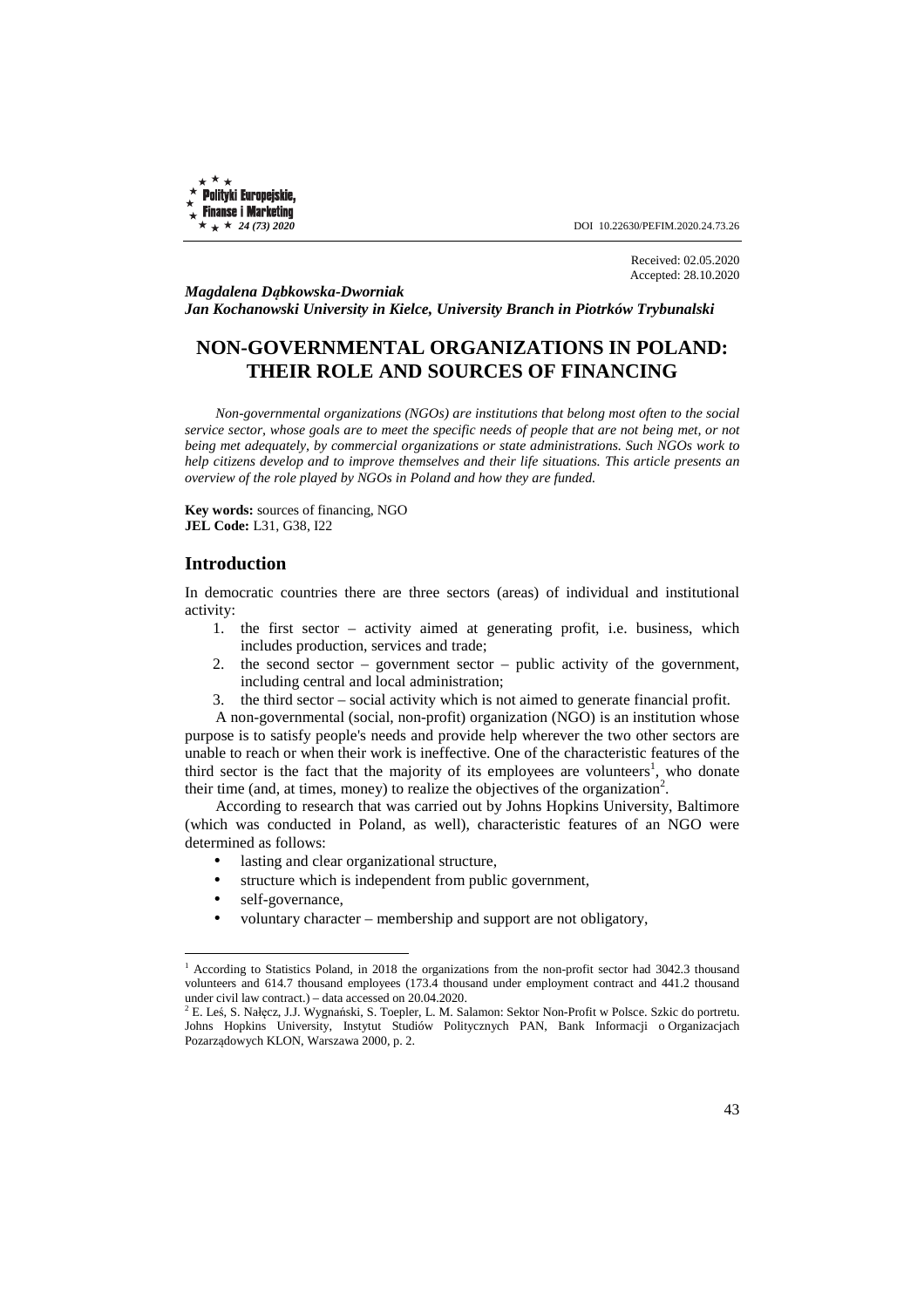• non-profit objectives – the surplus of revenues over expenses is used to realize the objectives of an  $NGO<sup>3</sup>$ .

The article uses the desk research method – the results of secondary research conducted by Klon/Jawor Association and Statistics Poland (formerly known as Central Statistical Office) are presented and discussed.

The third sector is defined in both broad and narrow ways. The Polish Act on Public Benefit and Volunteer Work broadly defines which institutions are recognised as nongovernmental organizations, i.e. those which do not operate in order to generate profit and are not "public finance entities as specified in 27 August 2009 Public Finance Law or companies, research institutes, banks and commercial law companies, which are national or local legal entities"<sup>4</sup>. According to the mentioned definition, non-government institutions include associations, foundations, political parties, hunting associations, trade and employee unions, farmer associations, farmer wives associations, faith-based charities, community clubs and support groups. The narrow definition of an NGO used in everyday speech refers to associations (without the General Corps of Volunteer Firefighters, which possess a legal form of an association) and foundations.

According to the data collected in the REGON register of businesses and entities, at the end of 2018 in Poland there were about 143 thousand NGOs, including 117 thousand associations (with 17 thousand units of the General Corps of Volunteer Firefighters) and 26 thousand foundations<sup>5</sup>.

According to a survey conducted by Statistics Poland, in 2018 Poland had 88.1 thousand NGOs, including 69.1 thousand associations, 14.5 thousand foundations, 2.7 thousand business and professional self-governing bodies and 1.8 thousand faith-based institutions. Public benefit organizations<sup>6</sup> (in Polish: organizacje pożytku publicznego<sup>7</sup>, OPP) constituted 9.3 thousand of all the institutions $8$ .

#### **The origins of non-governmental organizations in the world**

Social activity whose purpose is to selflessly provide help to those in need is called philanthropy (from the Greek "philanthropos" φιλάνθρωπος – one who loves humanity). Charitable activity in Europe developed in the Middle Ages, mostly within the Catholic Church. Also, self-help initiatives were realized by the first professional organizations and mutual benefit societies.

 $3$  Ibid, p. 2.

<sup>4</sup> The Act of 24 April 2003 on Public Benefit and Volunteer Work, art. 3.2. (Dz.U. No 96, item 873, as amended)

<sup>5</sup> B. Charycka, M. Gumkowska: Kondycja organizacji pozarządowych 2018. Wyd. Stowarzyszenie Klon/Jawor, Warszawa 2019, p. 9.

<sup>&</sup>lt;sup>6</sup> Public benefit organizations are such non-government organizations and other entities which undertake public benefit activity and, having met requirements stipulated in the Act, have been granted a status of OPP. This status is connected with additional obligations for such organizations, but at the same time enables them to obtain 1% of tax deduction. This type of organization was created in 2003 by Polish legislation.

<sup>7</sup> More about OPP see: Parlińska A.: Odpis 1% podatku PIT jako mechanizm finansowania działalności organizacji pożytku publicznego, w: Wasilewski M., Mądra-Sawicka M.(red): Finanse w działalności gospodarczej - teoria i praktyka, Wyd. SGGW, Warszawa 2019, p. 113-121 8

Activities of Associations and Similar Organizations, Foundations, Faith-based Charities, Business and Professional Associations in 2018 - preliminary results, Statistics Poland, 23.12.2019 (data accessed on 20.04.2020)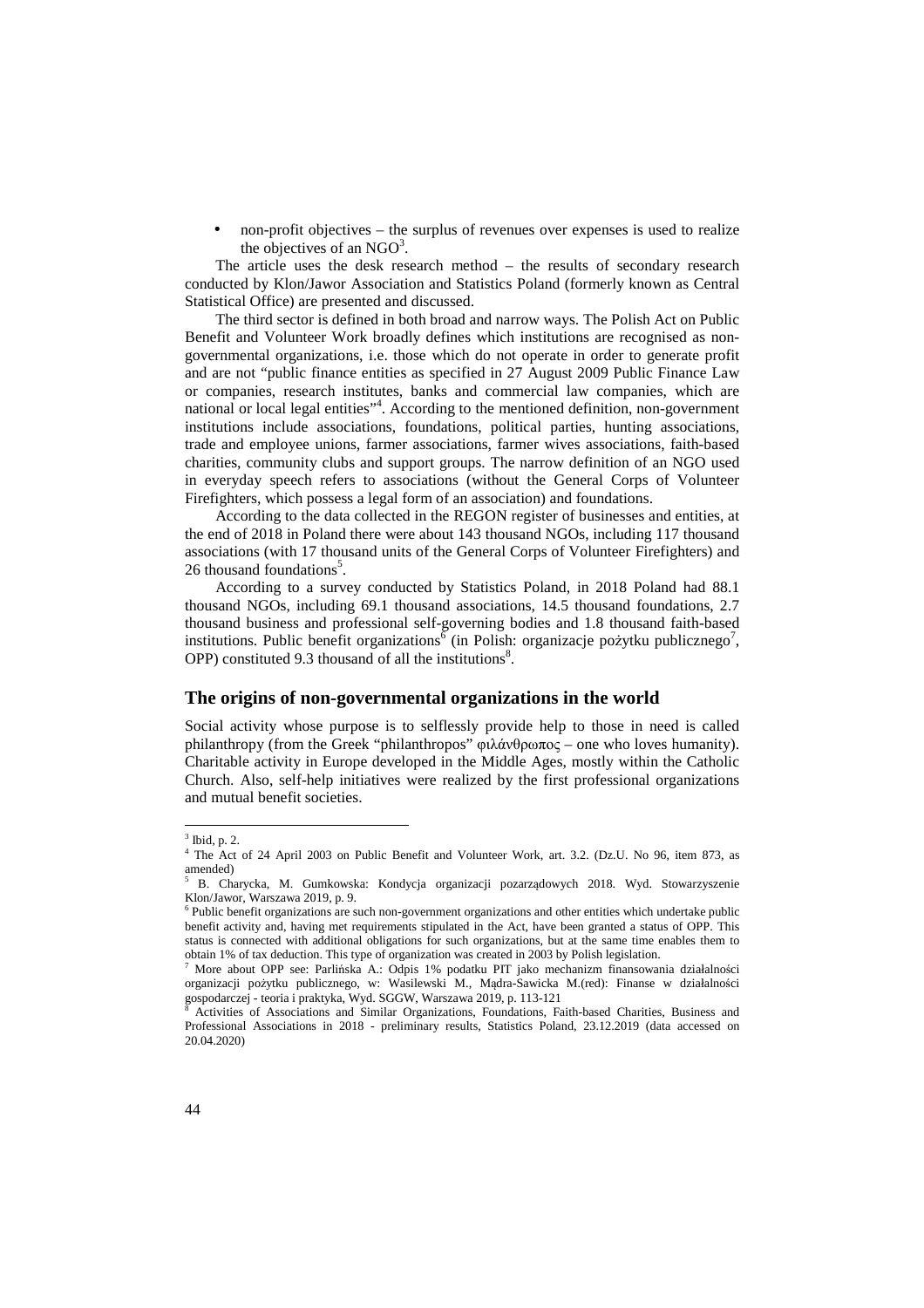The beginning of what is now known as NGOs in Europe dates back to the  $19<sup>th</sup>$ century, when new social groups, i.e. capitalists and labourers, emerged. The labourers started establishing associations, co-operatives and trade unions in order to fight for their rights since individuals became too insignificant to be effective on their own. It coincided with the emergence of political parties, which resulted in the idea of civil society and made it possible for individuals to take active part in public life. The formation and expansion of non-government organizations in 19th-century Europe was closely linked with political and social changes as well as the concepts and ideas which accompanied them<sup>9</sup>.

The end of World War II in Western Europe marked the rise of welfare states with strong statist tendencies. Governments of that time wanted to highlight the importance of the state as a body which complements and corrects the way the market works, mainly on the social plain. The 1970s saw a crisis of the welfare state, which led to a turn towards social organizations. Nowadays, all over the world NGOs are fundamental elements of contemporary societies. They work for the common good $^{10}$ .

## **The origins of non-government organizations in Poland**

It is believed that mid- $19<sup>th</sup>$  century marks the beginning of the emergence of nongovernment organizations in Poland (although the first private foundations could be traced back to the  $12<sup>th</sup>$  century). The major idea which drove Polish society at the time was the quest to regain national independence. The expansion of a variety of self-help forms, which occurred after 1918, was stifled by the outbreak of World War II. In the aftermath of the war many of the organizations were not re-established. This was due to the formation of the Polish People's Republic, whose government closed down or nationalized the existing organizations by means of restrictive administrative decisions, laws and propaganda. After the fall of the Polish People's Republic and the rise of the Third Polish Republic, the third sector started expanding. Some of the organisations previously closed by the government were reborn, and some of the nationalised entities became independent from the state (ZHP – The Polish Scouting and Guiding Association, or PCK – Polish Red Cross). The development of the non-profit sector in Poland was influenced by ideas and practices which came from countries with strong self-governance traditions (mostly from the USA). Also, foreign financial and material help (both on the private and state level) had an impact on the development and growth of non-government institutions<sup>11</sup>.

#### **The functions of non-government organizations**

Depending on the chosen criteria, there are numerous classifications of the functions of NGOs. The one created by Aleksander Kamiński reflects hierarchy based on human needs and lists the following functions:

• affiliative – based on the need to belong to a group,

<sup>9</sup> T. Schimanek: Organizacje Pozarządowe i Samorząd Terytorialny. Możliwości wspólnych działań. Instytut Spraw Publicznych, Warszawa 2000, p.6.

<sup>10</sup> Ibid, p. 7. <sup>11</sup> Ibid, p. 7.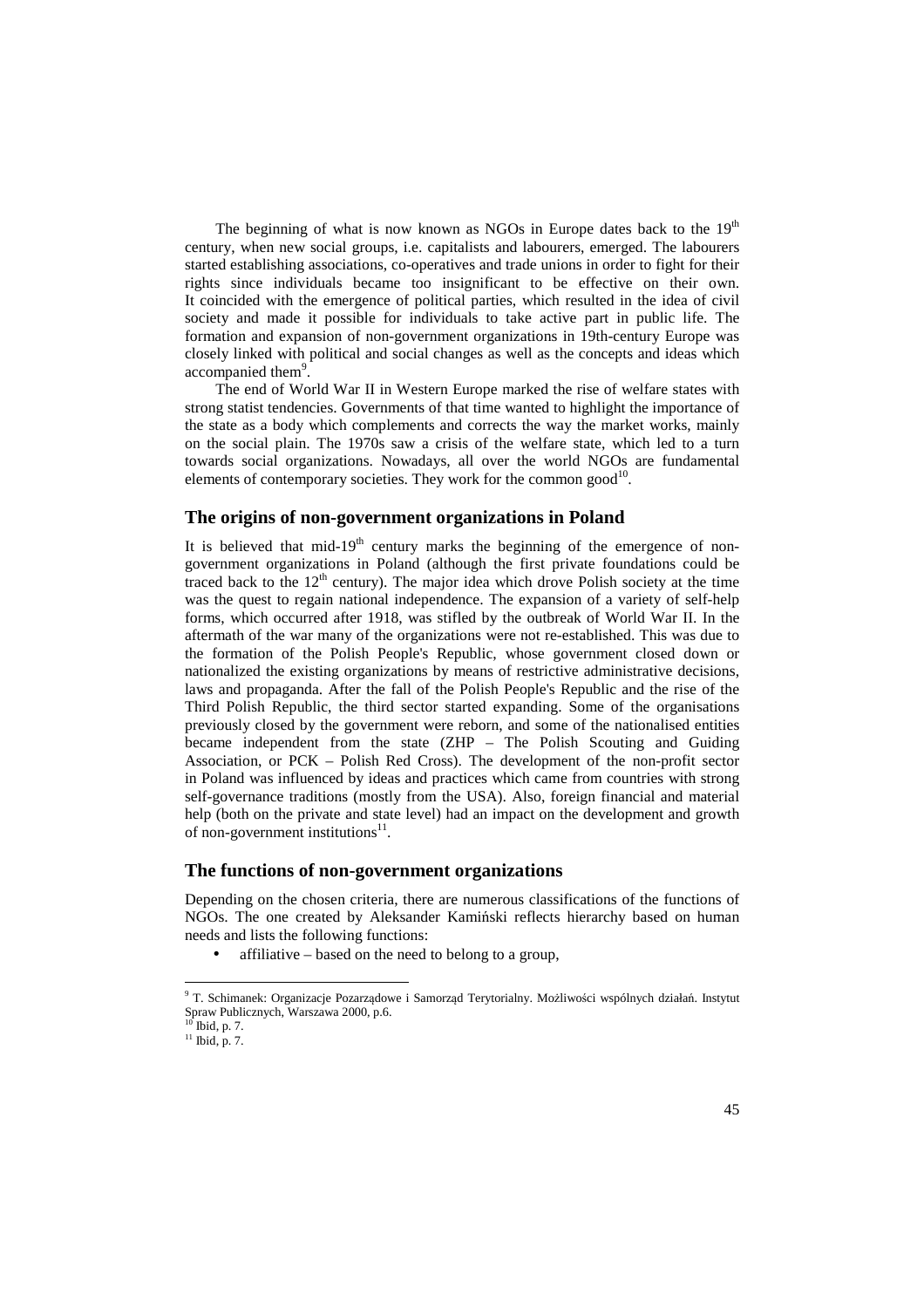- $integrate it is important for each individual to form a group and build social$ bonds,
- expressive  $-$  by co-creating groups, individuals develop their interest and realize their potential $^{12}$ .

Another classification of NGO functions is proposed by Irena Lepalczyk. The author differentiates the following functions:

- to support the social, biological and cultural development of a person;
- to prepare a person to perform social and professional roles (e.g. by gaining experience in managerial/organizational capacities);
- to popularise knowledge by promoting scientific achievements and shaping desirable behaviours;
- to improve people's lives by providing in-depth understanding and the chance to shape the world around them as well as finding new ways to tackle everyday life;
- $\bullet$  to develop the idea of democracy<sup>13</sup>.

Numerous handbooks quote the classification of functions put forward by Małgorzata Załuska $14$ , who divides them into two groups:

- connected with satisfying interests, dreams and ambitions of an engaged individual (which comprises the following functions: helping<sup>15</sup>, expressive<sup>16</sup>, affiliative $17$ ;
- connected with satisfying the needs of a community, e.g. a local function, or a particular faction (which comprises the following functions: integrative<sup>18</sup>, normalization<sup>19</sup>, care and education<sup>20</sup>, lobby<sup>21</sup>, socialising the state<sup>22</sup>)<sup>23</sup>.

## **The scope of activity and geographical distribution of NGOs in Poland**

Every two years Statistics Poland conducts a survey concerning the non-profit sector in Poland. According to the latest preliminary data, in 2018 there were 88.1 thousand active NGOs. In comparison to 2016, the number decreased by 3.7 thousand (previously, each time the number of the organizations rose by 3-4 thousand). Most NGOs operate in the

<sup>&</sup>lt;sup>12</sup> A. Kamiński: Funkcje pedagogiki społecznej. Państwowe Wydawnictwo Naukowe, Warszawa 1982, p. 155-158. <sup>13</sup> J. Praska – Kruszyńska: Realizacja zadań państwa poprzez organizacje "non profit". w: Państwo i rynek

w gospodarce, PTE, Szczecin 2003, p. 83-84.<br><sup>14</sup> M. Zakirlanda by Szczecin 2003, p. 83-84.

<sup>14</sup> M. Załuska: Organizacje pozarządowe w społeczeństwie obywatelskim. Interart, Warszawa 1996, p. 36-37.

<sup>&</sup>lt;sup>15</sup> Self-help and charity.

<sup>&</sup>lt;sup>16</sup> Self-development.

 $17$  The need to belong to a social group.

<sup>&</sup>lt;sup>18</sup> Building social bonds.

<sup>&</sup>lt;sup>19</sup> Adjusting social activity with legal requirements.

<sup>&</sup>lt;sup>20</sup> Creating optimum conditions to enable development, helping to adjust living conditions and overcoming various deficiencies in psycho-somatic sphere.

<sup>&</sup>lt;sup>21</sup> Defending fundamental social values.

 $22$  Implementing democratic ideas.

<sup>&</sup>lt;sup>23</sup> G. Krupa: Czy tylko instytucje państwowe i programy rządowe? w: Prewencja i rehabilitacja, Zakład Ubezpieczeń Społecznych, Warszawa 2004, p. 15.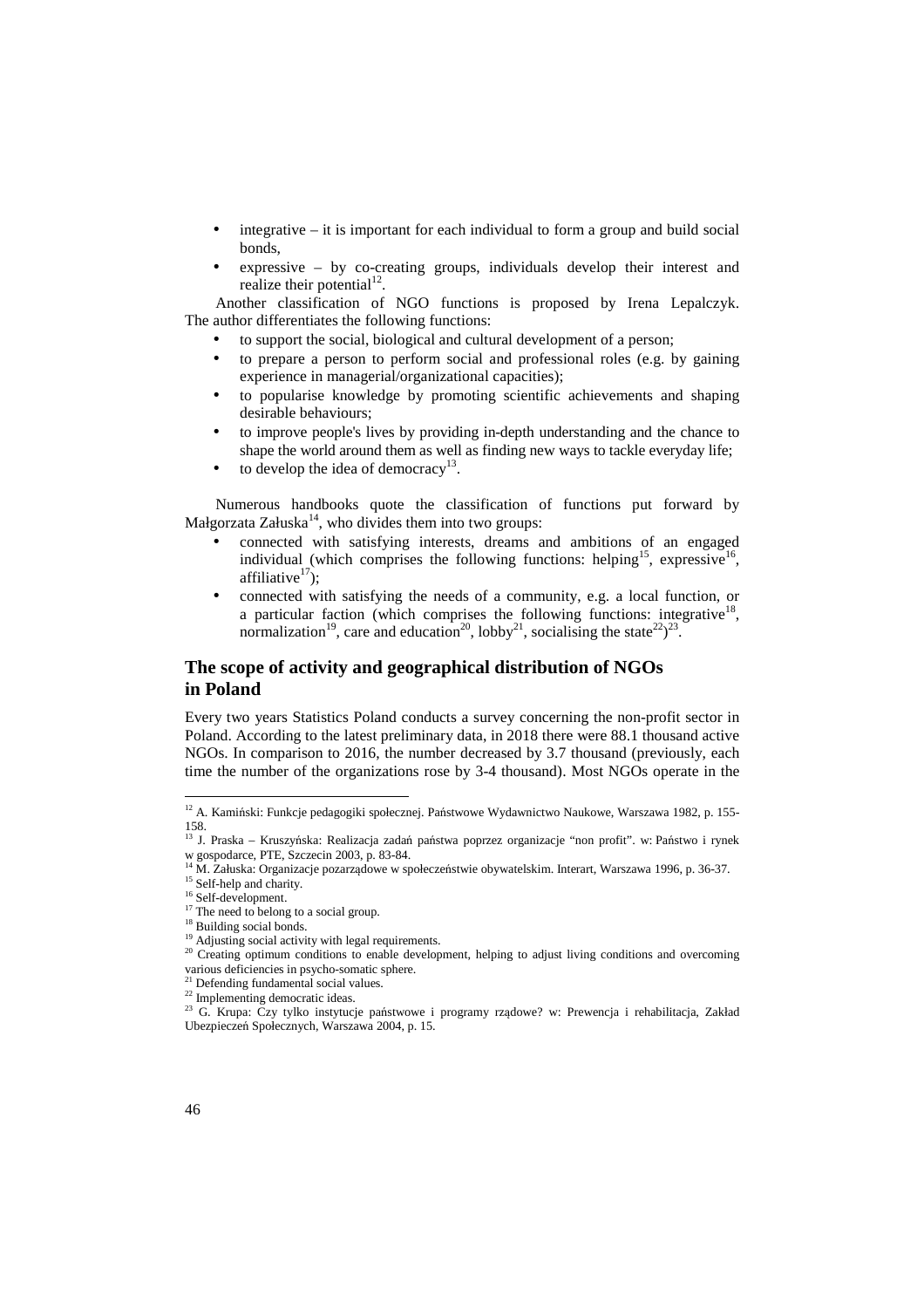Mazowieckie, Wielkopolskie and Małopolskie regions, while Opolskie, Lubuskie and Podlaskie regions present the lowest number of active NGOs (see Table 1).

| <b>There</b> is the state from government organizations in Found 2010 2010 | 2010           | 2012 | 2014 | 2016 | 2018 | 2010  | 2012  | 2014  | 2016  | 2018 |
|----------------------------------------------------------------------------|----------------|------|------|------|------|-------|-------|-------|-------|------|
| Region                                                                     | [thousand pcs] |      |      |      | [%]  |       |       |       |       |      |
| Poland - Total                                                             | 80.4           | 83.5 | 87.7 | 9.8  | 88.1 | 100,0 | 100,0 | 100,0 | 100,0 | 100  |
| Dolnośląskie                                                               | 5.8            | 6.2  | 6.7  | 6.9  | 7.0  | 7,2   | 7,5   | 7,6   | 7,5   | 8,0  |
| Kujawsko-Pomorskie                                                         | 4.1            | 4.2  | 4.1  | 4.4  | 4.4  | 5,1   | 5,0   | 4,6   | 4,8   | 5,0  |
| Lubelskie                                                                  | 5.2            | 4.9  | 5.1  | 5.5  | 5.0  | 6,4   | 5,9   | 5,8   | 6,0   | 5,7  |
| Lubuskie                                                                   | 2.0            | 2.3  | 2.3  | 2.6  | 2.4  | 2,5   | 2,7   | 2,6   | 2,8   | 2,8  |
| Łódzkie                                                                    | 5.2            | 5.5  | 5.7  | 5.7  | 5.5  | 6,4   | 6,6   | 6,4   | 6,2   | 6,3  |
| Małopolskie                                                                | 7.3            | 7.4  | 8.2  | 8.8  | 8.7  | 9,1   | 8,9   | 9,3   | 9,6   | 9,8  |
| Mazowieckie                                                                | 12.4           | 13.4 | 13.2 | 14.2 | 13.4 | 15,5  | 16,1  | 15,1  | 15,5  | 15,2 |
| Opolskie                                                                   | 2.1            | 2.3  | 2.5  | 2.3  | 2.3  | 2,6   | 2,7   | 2,8   | 2,5   | 2,6  |
| Podkarpackie                                                               | 5.0            | 5.1  | 5.3  | 5.6  | 5.3  | 6,2   | 6,1   | 6,1   | 6,1   | 6,0  |
| Podlaskie                                                                  | 2.6            | 2.6  | 2.8  | 2.7  | 2.5  | 3,2   | 3,2   | 3,2   | 3,0   | 2,8  |
| Pomorskie                                                                  | 4.7            | 4.8  | 5.2  | 5.5  | 5.2  | 5,8   | 5,8   | 5,9   | 6,0   | 5,9  |
| Śląskie                                                                    | 7.0            | 7.0  | 7.9  | 8.2  | 7.9  | 8,7   | 8,4   | 9,0   | 8,9   | 8,9  |
| Świętokrzyskie                                                             | 2.6            | 2.6  | 2.7  | 2.9  | 2.8  | 3,2   | 3,2   | 3,1   | 3,1   | 3,1  |
| Warmińsko-Mazurskie                                                        | 3.2            | 3.2  | 3.5  | 3.3  | 3.4  | 4,0   | 3,8   | 4,0   | 3,6   | 3,9  |
| Wielkopolskie                                                              | 8.0            | 8.4  | 8.7  | 9.2  | 8.7  | 10,0  | 10,1  | 10,0  | 10,1  | 9,9  |
| Zachodniopomorskie                                                         | 3.2            | 3.5  | 3.7  | 3.9  | 3.6  | 4,0   | 4,1   | 4,3   | 4,3   | 4,1  |

**Table 1.** Active non-government organizations in Poland 2010-2018

Source: author's compilation based on the data of Statistics Poland.

**Table 2.** Non-government organizations ranked according to their main field of activity in 2018 (data presented in %)

| overall                                                 | 100,0 |  |  |  |  |
|---------------------------------------------------------|-------|--|--|--|--|
| sports, tourism, recreation, hobbies                    |       |  |  |  |  |
| rescue services                                         | 16,1  |  |  |  |  |
| social services                                         | 7.5   |  |  |  |  |
| culture and arts                                        | 12,1  |  |  |  |  |
| education and research                                  | 10,3  |  |  |  |  |
| health                                                  | 4,1   |  |  |  |  |
| business and professional associations                  | 3,6   |  |  |  |  |
| environment                                             | 2,7   |  |  |  |  |
| hunting                                                 | 2.9   |  |  |  |  |
| employment assistance                                   | 1,4   |  |  |  |  |
| local development                                       | 3,9   |  |  |  |  |
| law, advocacy, civil rights, politics                   | 1,7   |  |  |  |  |
| philanthropic intermediaries and voluntarism promotion  |       |  |  |  |  |
| other activities, including international and religious |       |  |  |  |  |

Source: author's compilation based on the data of Statistics Poland.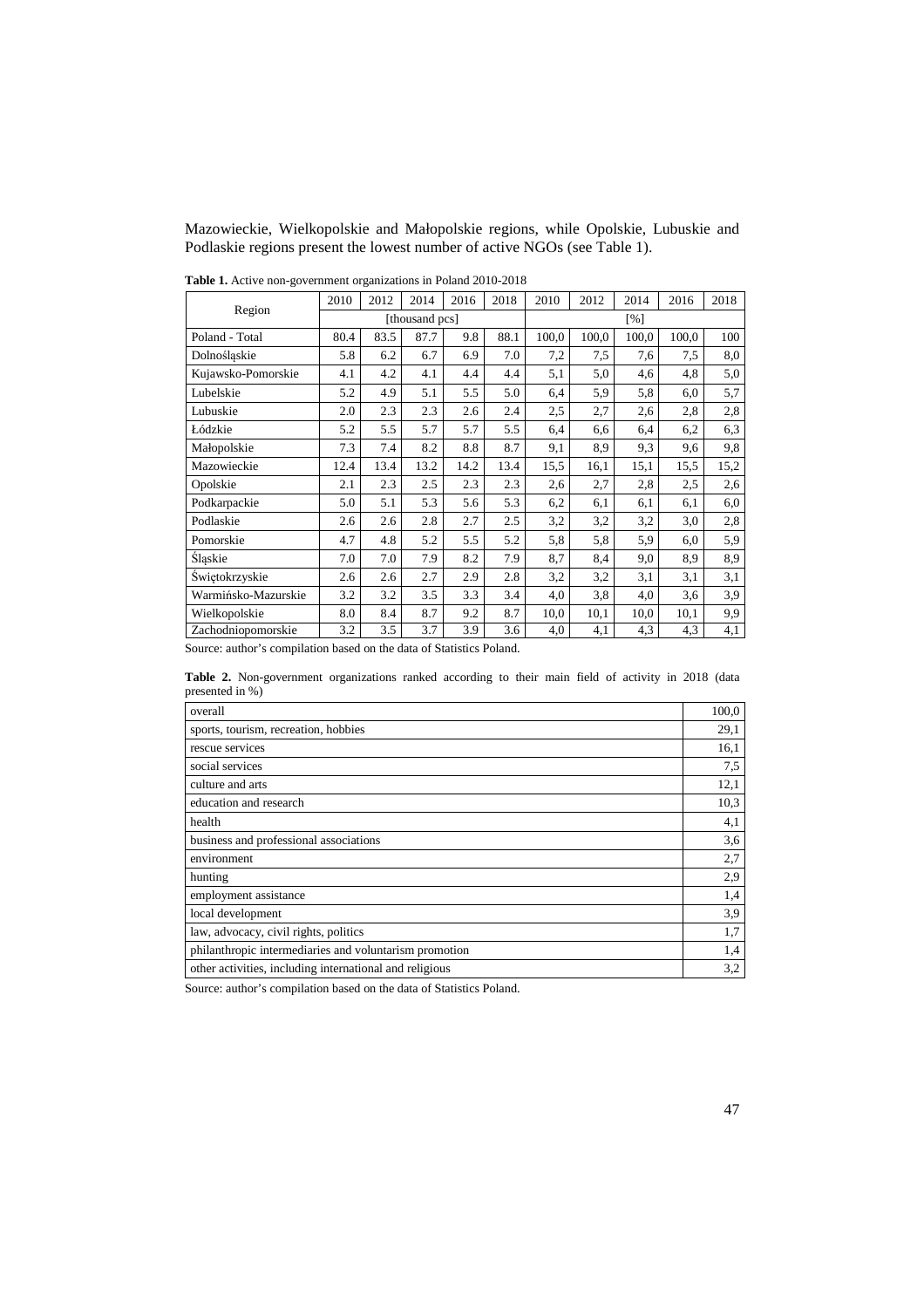Considering the differences connected with the sizes of administrative regions and the level of urbanization, it may be observed that in the eastern part of the country there are fewer NGOs, whereas most are located in the west and north. The borderline between these areas reflects the former borders between the territories annexed as a result of  $18<sup>th</sup>$ -century partitions of Poland.

According to the data collected by Statistics Poland, the main fields of activity of active NGOs are: sport, tourism, recreation and hobbies (29%), while the least indicated field is for philanthropic intermediaries and voluntarism promotion as well as employment support programmes (1.4% each). Detailed data is presented below in Table 2.

According to the research carried out in 2018 by the Klon/Jawor Association, the majority of associations and foundations (i.e. NGOs which conform to the narrow definition) operate in the field of sports, tourism, recreation and hobbies  $-35%$ , while only 6% work in the field of local development. The Klon/Jawor Association presented a slightly different classification of fields of activity. Detailed data is presented below in Table 3.

**Table 3.** Main fields of activity of associations and foundations in 2018 (data presented in %)

| overall                                                                                                                                                                                                                                                 | 100,0 |
|---------------------------------------------------------------------------------------------------------------------------------------------------------------------------------------------------------------------------------------------------------|-------|
| sports, tourism, recreation, hobbies                                                                                                                                                                                                                    | 35,0  |
| culture and arts                                                                                                                                                                                                                                        | 14,0  |
| education and research                                                                                                                                                                                                                                  | 13,0  |
| health                                                                                                                                                                                                                                                  | 8,0   |
| social services                                                                                                                                                                                                                                         | 7,0   |
| local development                                                                                                                                                                                                                                       | 6,0   |
| other (environment and ecology, job market, research, national identity, law, advocacy, civil<br>rights, politics, employment assistance, rescue services, security, defence, international activity,<br>development assistance, religion, NGO support) | 17,0  |
| $\sim$ $\sim$ $\sim$ $\sim$ $\sim$                                                                                                                                                                                                                      |       |

Source: author's compilation based on B. Charycka, M. Gumkowska: Kondycja organizacji pozarządowych 2018. Wyd. Stowarzyszenie Klon/Jawor, Warszawa 2019, p. 11.

Most often, the organizations aimed to benefit children and youth as well as local communities.

### **Sources of financing of non-government institutions**

Sources of financing of  $NGOs<sup>24</sup>$  include:

- donations (both financial and material) from individual donors as well as firms/companies,
- membership fees,
- subsidies assigned to specific tasks given by central or local administration assigned to those tasks,
- income from their own business activity,
- capital foundation subsidies and foreign resources,

<sup>&</sup>lt;sup>24</sup> Za: L. Stecki: Fundacje część pierwsza, Wydawnictwo "Dom Organizatora", Toruń 1996, p. 160; Szustek A.: Polski sektor społeczny. Oficyna Wydawnicza ASPRA-JR, Warszawa 2008, p. 44-60.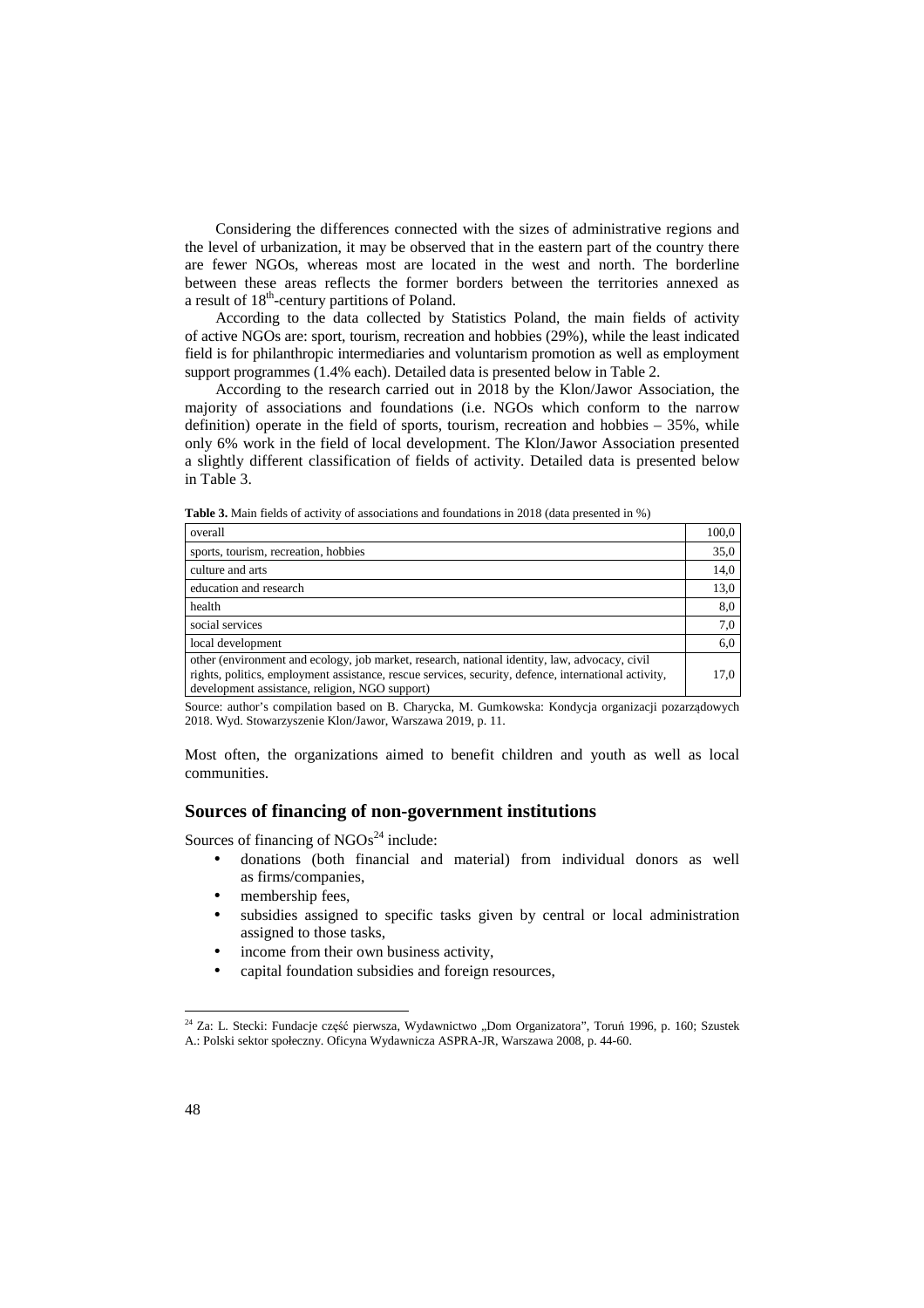- public money collections,
- sponsorship,
- grants,
- foreign financial resources (funds from the European Union as well as outside the EU),
- 1% tax deduction from personal income tax (refers to public benefit organizations),
- other: loans.

According to another survey carried out by the Klon/Jawor Association, the average yearly budget of an average NGO in 2017 was 28 thousand PLN and is comparable to the data from the previous survey of 2014, when it reached the amount of 27 thousand PLN. Considering overall economic changes (including the increase of salaries and expenses), the increase of the budget is small, which may indicate limited activity within the sector. According to the data from 2011, the yearly budget at that time was 18 thousand PLN, which means that the increase in 2014 was significant.

Since 2001, the structure of income in the non-government sector has practically remained unchanged. Most organizations reach income of 10-100 thousand PLN, while only a few have income which exceeds 1 million PLN. Detailed data is presented below in Table 4. It is worth noting that the incomes vary depending on the field of activity, years of operation or the geographical location of a given  $NGO<sup>2</sup>$ .

|      | The structure of income in non-government sector $(\%)$ |              |                |               |               |  |  |  |
|------|---------------------------------------------------------|--------------|----------------|---------------|---------------|--|--|--|
| Year | up to $1.000$ PLN                                       | 1.000-10.000 | 10.000-100.000 | 100.000-      | more than     |  |  |  |
|      |                                                         | <b>PLN</b>   | <b>PLN</b>     | 1.000.000 PLN | 1.000.000 PLN |  |  |  |
| 2001 | 15                                                      | 27           | 36             | 18            |               |  |  |  |
| 2003 | 22                                                      | 26           | 31             | 17            |               |  |  |  |
| 2005 | 20                                                      | 30           | 30             | 15            |               |  |  |  |
| 2007 | 18                                                      | 24           | 36             | 17            |               |  |  |  |
| 2009 | ר ו                                                     | 25           | 37             | 16            |               |  |  |  |
| 2011 | 21                                                      | 22           | 36             | 17            |               |  |  |  |
| 2014 | 14                                                      | 20           | 39             | 21            |               |  |  |  |
| 2017 |                                                         | 19           | 43             | 22            | 6             |  |  |  |

**Table 4.** The structure of income in the non-government sector

Source: author's compilation based on P. Adamiak, B. Charycka, M. Gumkowska: Kondycja sektora organizacji pozarządowych w Polsce 2015. Raport z badań, Stowarzyszenie Klon/Jawor, Warszawa 2016, p. 60. B. Charycka, M. Gumkowska: Kondycja organizacji pozarządowych 2018. Wyd. Stowarzyszenie Klon/Jawor, Warszawa 2019, p. 12.

The popularity of particular sources of financing of NGOs in Poland over the years is presented below in Table 5. The most common sources include membership fees, national public funding and donations from individuals, institutions or companies.

The popularity of particular sources of funding does not directly correspond with the amount of income obtained by NGOs from these sources. In 2017 proportions between particular forms of financing were as follows:

- national public resources (central and local)  $-39\%$ ,
- foreign public resources (from the EU and outside the EU)  $15\%$ ,

 $\overline{a}$ 

<sup>25</sup> B. Charycka, M. Gumkowska, p. 38.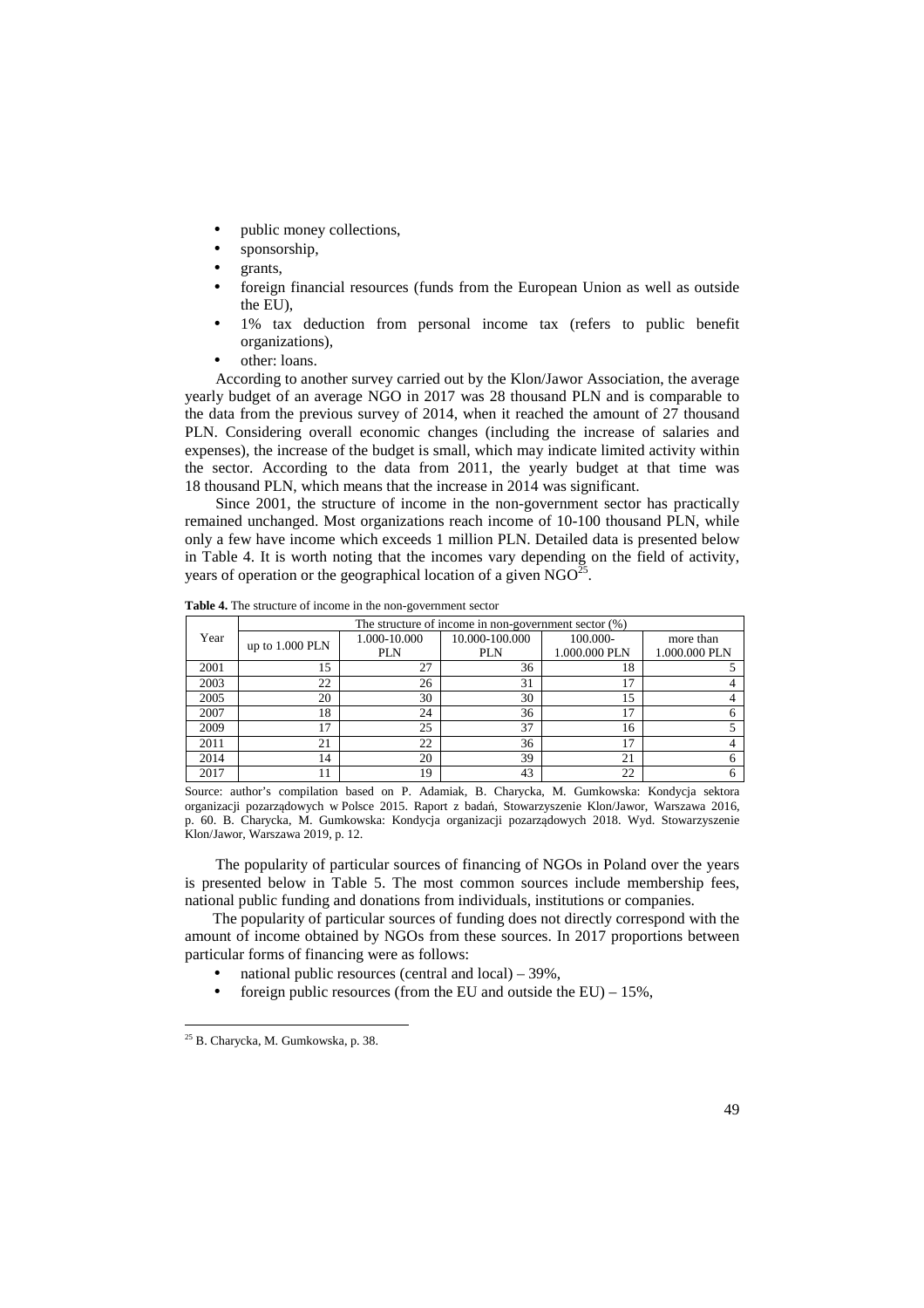- paid services 15%,
- individual and institutional philanthropy  $-14\%$ ,
- 1% tax deduction  $-3.5\%$ ,
- membership fees  $-3\%$ ,
- own assets  $-2\%$ .
- support of other NGOs (national and foreign)  $-2\%$ ,
- bank interest, profits from endowments etc.  $-0.5\%$ .
- other  $6\%^{26}$ .

**Table 5.** Main sources of financing of non-government organizations in Poland in years 2005-2017 (according to popularity).

|      | Mem   | National | Individual    | 1%    | Foreign | Paid     | Own    | Support     |  |  |
|------|-------|----------|---------------|-------|---------|----------|--------|-------------|--|--|
|      | bersh | public   | and           | tax   | public  | services | assets | of other    |  |  |
| Year | 1p    | funds    | institutional | dedu  | funds   |          |        | <b>NGOs</b> |  |  |
|      | fees  |          | philanthropy  | ction |         |          |        |             |  |  |
|      | $\%$  |          |               |       |         |          |        |             |  |  |
| 2005 | 60    | 54       | 54            | 6     | 5       | 16       | 17     | 14          |  |  |
| 2007 | 57    | 56       | 51            | 13    | 10      | 15       | 17     | 11          |  |  |
| 2009 | 61    | 57       | 50            | 17    | 12      | 15       | 16     | 14          |  |  |
| 2011 | 61    | 50       | 43            | 17    | 13      | 16       | 18     | 12          |  |  |
| 2014 | 60    | 60       | 56            | 23    | 18      | 17       | 15     | 14          |  |  |
| 2017 | 63    | 65       | 63            | 25    | 11      | 23       | 16     | 15          |  |  |

Source: author's compilation based on P. Adamiak, B. Charycka, M. Gumkowska: Kondycja sektora organizacji pozarządowych w Polsce 2015. Raport z badań, Stowarzyszenie Klon/Jawor, Warszawa 2016, p. 66. B. Charycka, M. Gumkowska: Kondycja organizacji pozarządowych 2018. Wyd. Stowarzyszenie Klon/Jawor, Warszawa 2019, p. 12.

In comparison with the data from the previous survey (referring to 2014) the share of national public funds (mostly from the government) increased by 9%, while the proportion of foreign public funds decreased by 10%. There was also an increase in the income from paid services by 4%, whereas a 1.5% decrease was noted in reference to 1% tax deduction. The proportion of membership fees did not change. It shows how much NGOs are dependent on national and foreign public funding, i.e. external financing, instead of relying on their own resources. It is dangerous since without obtaining public funds such NGOs may cease to exist. The Klon/Jawor Association noticed that in the first quarter of 2018, 71% of surveyed associations and foundations guaranteed no more than a half of the budget required for their yearly activity.

The most popular source of financing (membership fees) has little significance in most NGOs (3-7%). National public funds (from local or central administration, including the government) constitute as much as 40% of the budget every year. According to the survey, NGOs use foreign sources less often than local sources, which might be a mistake, as the former are able to provide higher amounts of income. Individual and institutional philanthropy secures 14-20% of the means needed for nonprofit organizations to operate.

When it comes to using public funding by NGOs, it is possible to notice isomorphism<sup>27</sup> within the administration. The border between the sectors gets blurred,

 $\overline{a}$ 

<sup>26</sup> Ibid, p. 13.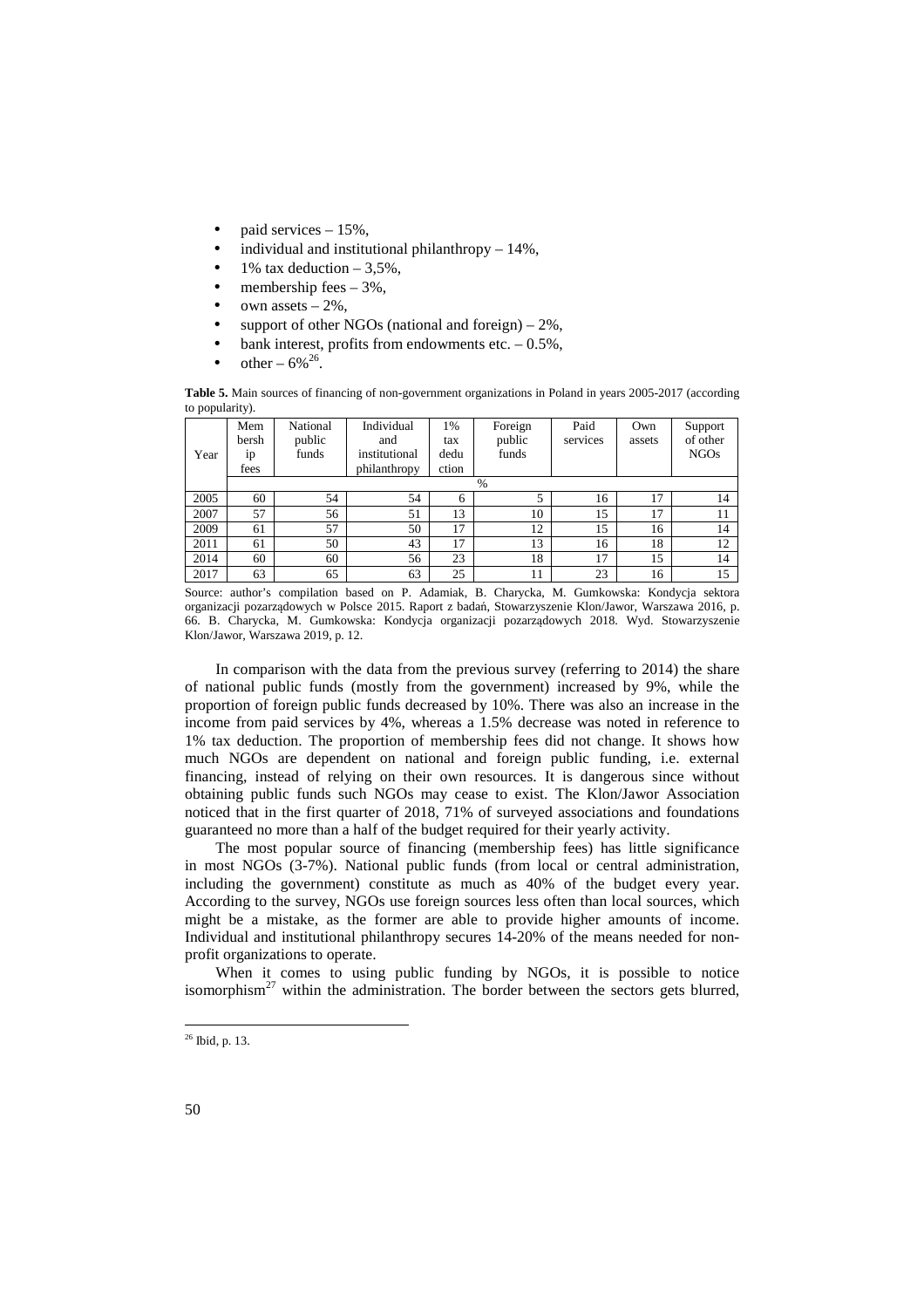since despite employing a form of competition and contract, local government units precisely specify what has to be done with the sources from particular funding, which leaves no place for NGOs to make independent decisions. Blurry lines between the sectors make NGOs similar to administrative units<sup>28</sup>.

The major certain source of income for non-profit organizations are membership  $fees^{29}$ . Also, income generated by paid services provided by NGOs as well as grants from foreign non-government institutions play an important part in the NGO budget. On average, funds from local government sources constitute half of the planned budget. The amount of financial resources which come from other national and foreign public sources (although not used as much by the NGOs), provides more money than the income from local governments. Also, donations are becoming a more and more significant source. It is a welcome change, which might mean that the society recognizes the growing importance of the third sector. If the income from this source increased even higher, it would be possible to try to make the associations and foundations independent from local government sources.

It may be noticed that the structure of financing of NGOs differs from the hierarchy of the sources of financing created by Donaldson and finally developed by Myers. According to the mentioned theory, an institution first uses the internal sources of financing (mostly profit), and only then does it move on to the external ones<sup>30</sup>. It remains in accordance with the fact that NGOs are units which do not work to make profit.

The problem which impedes the functioning of the third sector is its instability and the irregularity of financing. The most important support comes from local governments and foreign sources and is usually granted to NGOs in the course of competitions. Nevertheless, they constitute a very unreliable source, as at the stage of budget planning there is no certainty that an organization will obtain them. It significantly limits the possibility to employ personnel, realize and secure the continuity of performed tasks and results in a lack of stability of the organization or problems with financing day-to-day activities.

### **Summary**

l

Non-government organizations play an important role in a country. They are useful to local governments and the society as a whole; they are public trust organizations.

The specificity of non-government organization lies in the fact that when it comes to financial solutions, they are hybrid institutions: they possess the elements of business institutions as well as public ones.

<sup>&</sup>lt;sup>27</sup> P.A. Frumkin, Institutional isomorphism and public sector organizations. Journal of Public Administration Research and Theory, 2004, 14/3, p. 283-307.

<sup>28</sup> S. Mazur, J.J. Wygnański: Jak zmieniają się relacje państwa z organizacjami trzeciego sektora? w: S. Mazur, A. Pacut (red.): System finansowania organizacji pozarządowych w Polsce, Wyd. Małopolska Szkoła Administracji Publicznej Uniwersytetu Ekonomicznego w Krakowie, Kraków, 2015, p. 18.

<sup>29</sup> D. Roszkowska Hołysz: Funkcjonowanie organizacji pozarządowych w Polsce. w: Funkcjonowanie instytucji non-profit do norm i standardów Unii Europejskiej pod red. naukową M. Fic, Wydawnictwo  $Maria''$ , Zielona Góra 2002, p. 37-38.

<sup>30</sup> S.C. Myers: The Capital Structure Puzzle, Journal of Finance, vol. 39, no. 3, 1984, p. 575–592, www.nber.org/papers/w1393.pdf (dostęp 20.04.2020).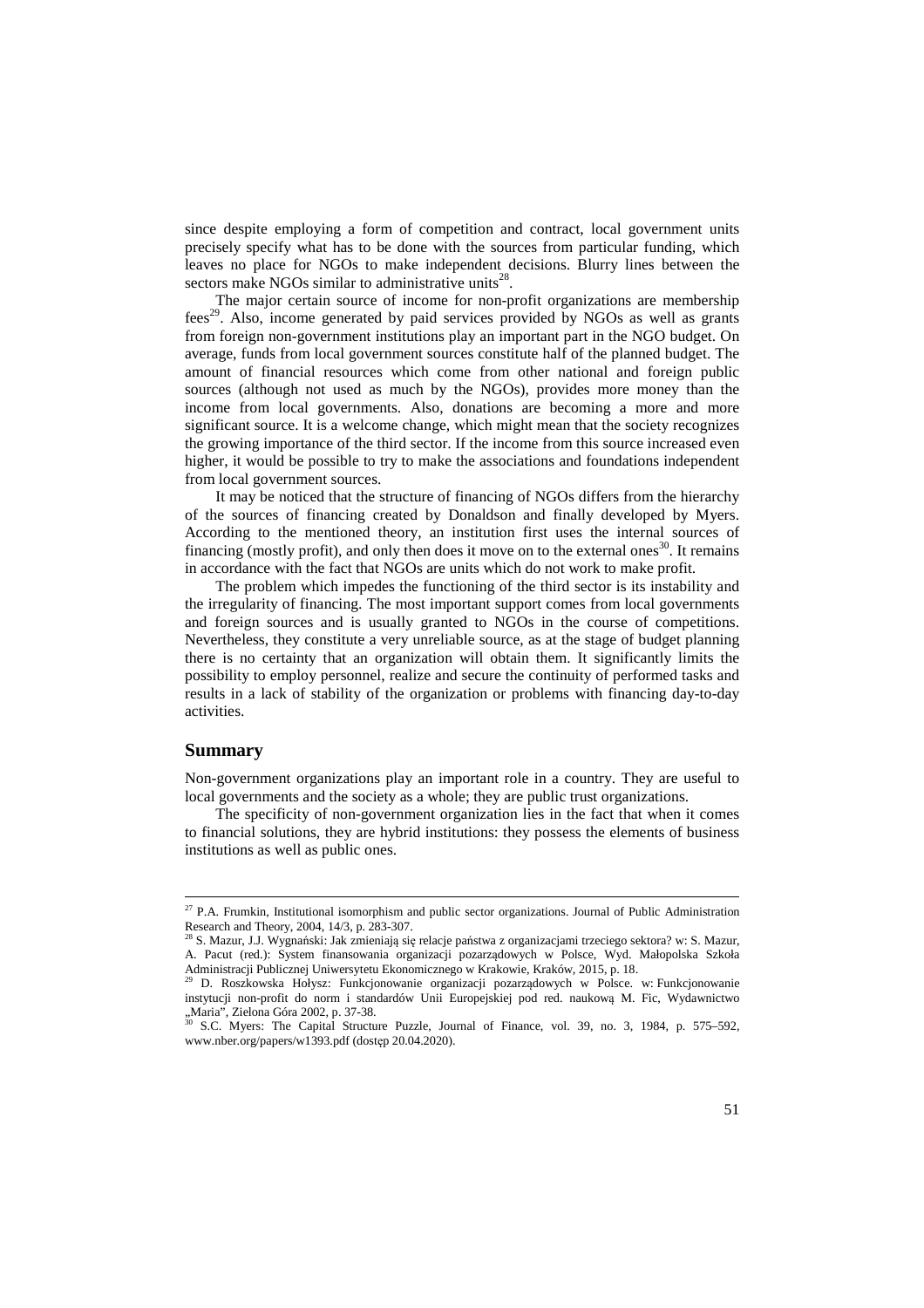What seems to be optimistic for NGOs is the fact that more and more sources of financing become available for them – e.g. new funds from the European Union, or the facilitation of 1% tax deduction transfer. Thanks to such changes more and more adults (including the unemployed) may participate in education free of charge, children and young people who take part in various trips may learn about their homeland and culture of specific regions, while people managing or assisting in a variety of projects can develop and realize their potential.

What is pessimistic, however, is that non-government organizations do not have steady income sources at a required level, which could provide them with stability to act and develop themselves. Obtaining the majority of resources through competitions and grants does not allow to feel certain about having the necessary amount in the budget and, therefore, function in the same way. The question is whether it is realistic in the current conditions to change this situation.

#### **Bibliography**

Adamiak P., Charycka B., Gumkowska M.: Kondycja sektora organizacji pozarządowych w Polsce 2015. Raport z badań, Stowarzyszenie Klon/Jawor, Warszawa 2016

Charycka B., Gumkowska M.: Kondycja organizacji pozarządowych 2018. Wyd. Stowarzyszenie Klon/Jawor, Warszawa 2019

Dane Głównego Urzędu Statystycznego – Bank Danych Lokalnych dostęp 20.04.2020 r.

Frumkin P.A.: Institutional isomorphism and public sector organizations. Journal of Public Administration Research and Theory, 2004, 14/3

Kamiński A.: Funkcje pedagogiki społecznej, Państwowe Wydawnictwo Naukowe, Warszawa 1982

Krupa G.: Czy tylko instytucje państwowe i programy rządowe?, w: Prewencja i rehabilitacja, Zakład Ubezpieczeń Społecznych, Warszawa 2004

Leś E., Nałęcz S., Wygnański J. J., Toepler S., Salamon L. M.: Sektor Non-Profit w Polsce. Szkic do portretu, The Johns Hopkins University, Instytut Studiów Politycznych PAN, Bank Informacji o Organizacjach Pozarządowych KLON, Warszawa 2000

Mazur S., Wygnański J.J.: Jak zmieniają się relacje państwa z organizacjami trzeciego sektora? w: Mazur S., Pacut A. (red.): System finansowania organizacji pozarządowych w Polsce, Wyd. Małopolska Szkoła Administracji Publicznej Uniwersytetu Ekonomicznego w Krakowie, Kraków, 2015

Myers S.C.: The Capital Structure Puzzle, Journal of Finance, vol. 39, no. 3, 1984, www.nber.org/papers/w1393.pdf (dostęp 20.04.2020)

Parlińska A.: Odpis 1% podatku PIT jako mechanizm finansowania działalności organizacji pożytku publicznego, w: Wasilewski M., Mądra-Sawicka M.(red): Finanse w działalności gospodarczej - teoria i praktyka, Wyd. SGGW, Warszawa 2019

Praska – Kruszyńska J.: Realizacja zadań państwa poprzez organizacje "non profit", w: Państwo i rynek w gospodarce, PTE, Szczecin 2003

Roszkowska Hołysz D.: Funkcjonowanie organizacji pozarządowych w Polsce w: Funkcjonowanie instytucji non-profit do norm i standardów Unii Europejskiej pod red. naukową M. Fic, Wydawnictwo "Maria", Zielona Góra 2002

Schimanek T.: Organizacje Pozarządowe i Samorząd Terytorialny. Możliwości wspólnych działań, Instytut Spraw Publicznych, Warszawa 2000

Stecki L.: Fundacje część pierwsza, Wydawnictwo "Dom Organizatora", Toruń 1996

Szustek A.: Polski sektor społeczny, Oficyna Wydawnicza ASPRA-JR, Warszawa 2008